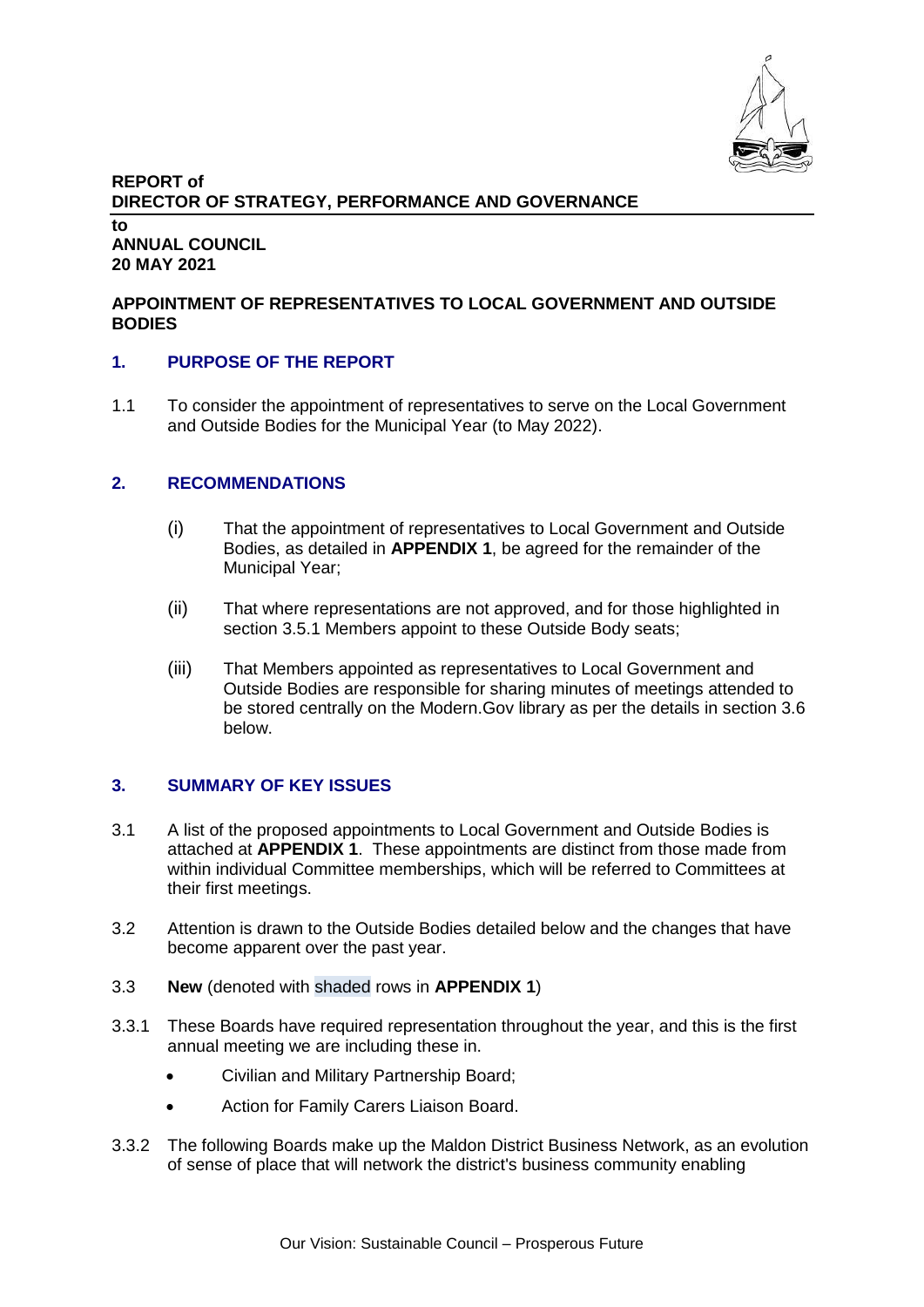partnership working, efficient communication and a unified voice for business in the area:

- Maldon District Business Board;
- Burnham-on-Crouch Business Board;
- Maldon District Tourism Board.
- 3.3.3 The following board helps to steer early intervention for business recovery in Maldon using some of the government Discretionary Business funding:
	- North Essex Economic Board (NEEB).

## 3.4 **Removed**

- Essex Waste Inter Authority Agreement Member Working Group
- 3.5 Although the Group Leaders have collectively submitted their appointments for Outside Body representation, there is one within the list where we have received too many nominations (denoted with red text).
- 3.5.1 All nominations are listed, and the Council is requested to determine the representatives. The body is:
	- Stow Maries Aerodrome Consultative Committee.
- 3.6 As agreed at the November 2020 Annual Meeting, so that all Members have visibility, where papers are not private and confidential, and subject to agreement by the relevant body the appointed Member representatives use the following Fresh Service link <https://maldon.freshservice.com/support/catalog/items/105> to then be stored on the central Modern.Gov library for all Members to access.
- 3.7 Those outside bodies that are shown in **bold text** are appointments associated with specific positions and do not require a representative from the Council specifically.

# **4. CONCLUSION**

4.1 The report provided provides a list of Local Government and Outside Bodies for the Council and seeks Member appointment for the remainder of the municipal year.

## **5. IMPACT ON STRATEGIC THEMES**

5.1 The Local Government and Outside Bodies representation links to outcomes across the Corporate Plan and all strategic themes. Attendance helps to contribute to Performance and Efficiency, with Maldon District Council (MDC) working with partners.

# **6. IMPLICATIONS**

- (i) **Impact on Customers** Not applicable (N/A).
- (ii) **Impact on Equalities** Not applicable (N/A).